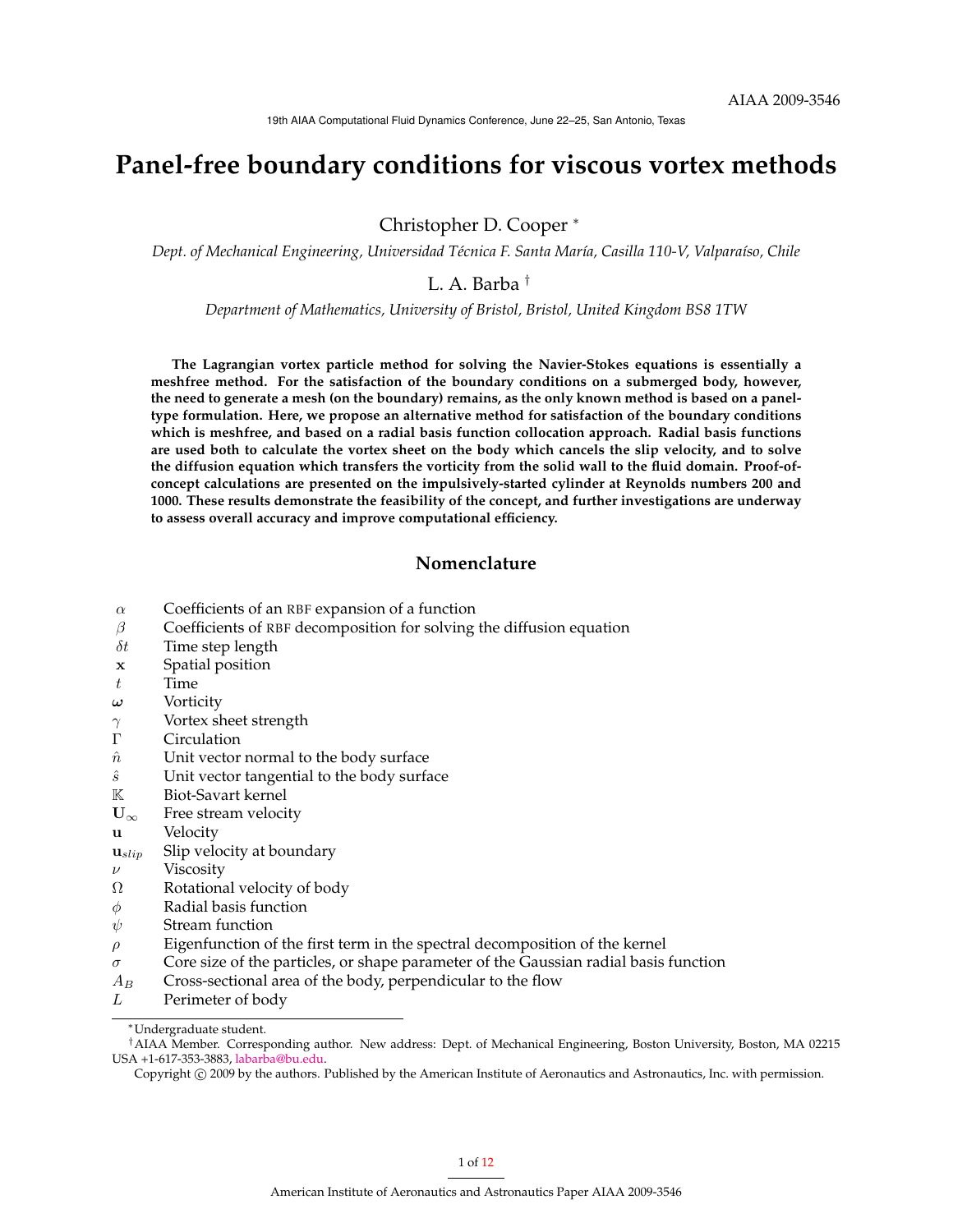## **I. Introduction**

WE of the various ways to solve the Navier-Stokes equations is to use its velocity-vorticity formulation.<br>This is found taking the curl of the momentum equation and considering an incompressible fluid for which  $\nabla \cdot \mathbf{$ NE of the various ways to solve the Navier-Stokes equations is to use its velocity-vorticity formulation. This is found taking the curl of the momentum equation and considering an incompressible fluid for in vortex methods:

<span id="page-1-0"></span>
$$
\frac{\partial \omega}{\partial t} + \mathbf{u} \cdot \nabla \omega = \omega \cdot \nabla \mathbf{u} + \nu \Delta \omega \tag{1}
$$

To solve this equation, a Lagrangian method may be used. In fact, if we look at the 2D inviscid case, Eq. [\(1\)](#page-1-0) turns into  $\frac{D\omega}{Dt} = 0$ , where  $\frac{D}{Dt}$  stands for the material derivative, making a Lagrangian method seem ideal. In the vortex particle method, the domain is discretized into moving computational nodes, interpreted as vortex particles. The computational nodes are identified by: a position vector,  $x_i$ ; a strength vector of circulation (vorticity×volume); and a core size,  $\sigma$ . The discretized vorticity field is expressed as the sum of the vorticities of the vortex particles in the following way:

$$
\boldsymbol{\omega}(\mathbf{x},t) \approx \boldsymbol{\omega}_{\sigma}(\mathbf{x},t) = \sum_{i=1}^{N} \mathbf{\Gamma}_{i}(t) \zeta_{\sigma}(\mathbf{x}-\mathbf{x}_{i}(t)),
$$
\n(2)

where  $\Gamma_i$  corresponds to the vector circulation strength of particle i (scalar in 2D). The characteristic distribution of vorticity at each node,  $\zeta_{\sigma}$ , is often a Gaussian distribution, which for the two dimensional case can be written as:

$$
\zeta_{\sigma}(\mathbf{x}) = \frac{1}{2\pi\sigma^2} \exp\left(\frac{-|\mathbf{x}|^2}{2\sigma^2}\right).
$$
\n(3)

The vortex particles are assumed to convect without deformation with the local velocity, which is calculated by means of the Biot-Savart law:

$$
\mathbf{u}(\mathbf{x},t) = \int (\nabla \times \mathbb{G})(\mathbf{x} - \mathbf{x}')\omega(\mathbf{x}',t) d\mathbf{x}'
$$
  
= 
$$
\int \mathbb{K}(\mathbf{x} - \mathbf{x}')\omega(\mathbf{x}',t) d\mathbf{x}' = (\mathbb{K} * \omega)(\mathbf{x},t)
$$
 (4)

Here,  $K = \nabla \times \mathbb{G}$  is known as the Biot-Savart kernel,  $\mathbb{G}$  is the Green's function for the Poisson equation, and ∗ represents convolution. However, as potential flow is irrotational, it cannot be represented with Eq. [\(4\)](#page-1-1). When the velocity field has an irrotational component, it is added to Eq. [\(4\)](#page-1-1) and we write:

<span id="page-1-1"></span>
$$
\mathbf{u}(\mathbf{x},t) = (\mathbb{K} * \omega)(\mathbf{x},t) + \mathbf{U}_{\infty} \tag{5}
$$

where  $U_{\infty}$  is the free stream velocity. It is worth noting that the potential flow added is not the solution of a homogeneous Laplacian equation considering the presence of a solid body, but only of the free-stream velocity.

Finally, the Lagrangian formulation of the (viscous) vortex method in two dimensions can be expressed in the following system of equations:

$$
\frac{d\mathbf{x}_i}{dt} = \mathbf{u}(\mathbf{x}_i, t) = (\mathbb{K} * \omega)(\mathbf{x}_i, t) + \mathbf{U}_{\infty}
$$
\n(6)

$$
\frac{d\omega}{dt} = \nu \Delta \omega + \text{B.C.} \tag{7}
$$

where B.C. stands for boundary conditions. This pair of equations is solved at every time step. In order to take the diffusion into account, several viscous scheme are available in vortex methods which solve Eq. [\(7\)](#page-1-2) either approximately or exactly. The most popular ones are the particle strength exchange (PSE), random

#### <span id="page-1-2"></span>2 of [12](#page-11-0)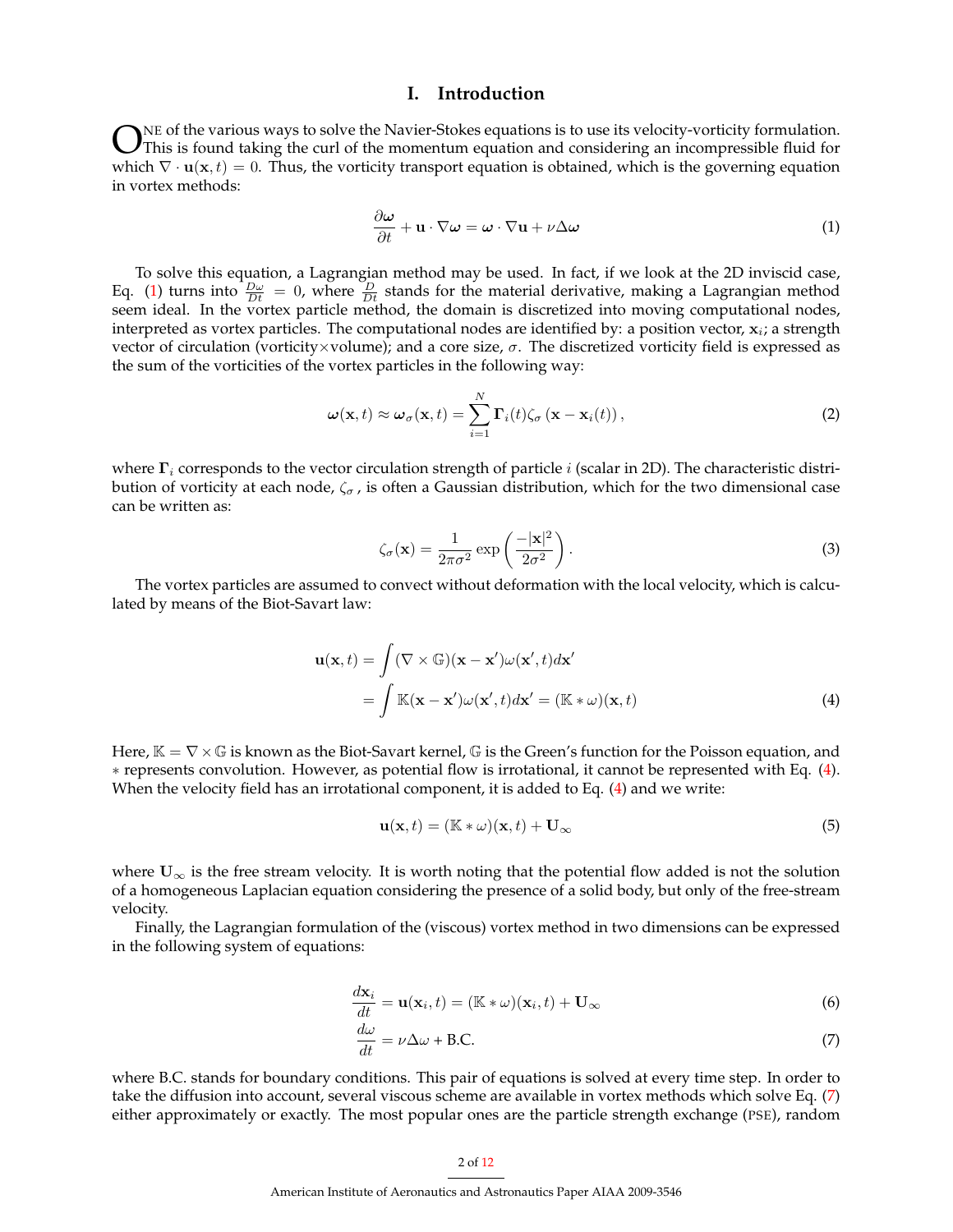vortex method and core spreading. More details of the various schemes can be found in the book by Cottet and Koumoutsakos. $^1$  In the present work, the core spreading viscous scheme has been used.

In this paper, we propose a new method to enforce the boundary conditions. The standard approach used today is based on a panel method, and was developed by Koumoutsakos, Leonard and Pépin;<sup>2</sup> we briefly explain their method in the next section. Next, we give a short introduction to radial basis function (RBF) methods, on which we base our approach to satisfy the boundary conditions. Finally, our algorithm will be presented, and proof-of-concept calculations on the impulsively-started cylinder. We end with a discussion of remaining areas of improvement, conclusions and future work.

### **II. Boundary conditions for particle methods**

Formulating the boundary conditions on a solid wall is notoriously problematic in vortex methods. The difficulty arises due to the absence of a vorticity boundary condition for the Navier-Stokes equation, equivalent to no-slip at the wall. The problem has been addressed by means of a model of vorticity creation at the solid wall, as described below, of which the first attempt was proposed by Chorin.<sup>3</sup>

When a solid is immersed in a flow, its effect can be summarized in two expressions of the boundary conditions: the flow cannot go through the solid wall, and the tangential velocity of the flow on the wall is zero. Common terminology refers to these conditions as the no-through and the no-slip boundary conditions. They are expressed in the following equations, where  $\hat{n}$  and  $\hat{s}$  represent unit vectors normal and tangential to the boundary, respectively:

$$
\mathbf{u} \cdot \hat{n} = \frac{\partial \psi}{\partial s} = 0 \tag{8}
$$

$$
\mathbf{u} \cdot \hat{s} = \frac{\partial \psi}{\partial n} = 0 \tag{9}
$$

In a viscous flow, the presence of a solid boundary affects the flow by forcing the fluid to decelerate to zero velocity at the wall. This effect can be explained by creation of vorticity at the solid boundary. A flow approaches the solid body with a free stream velocity and no vorticity, then, after passing around the solid body, the fluid will drift away with a non-zero vorticity distribution in the field. In this sense we can say that the solid body is a *source of vorticity*. Nowhere is this mechanism more readily apparent than in the von Kármán vortex street behind a cylinder or similar object. The concept of vorticity generation at the solid surface is the basis for the formulations for satisfaction of boundary conditions in the vorticity equation, and it is based on the ideas of  $Prager<sup>4</sup>$  and Lighthill.<sup>5</sup>

The models of vorticity generation used in vortex methods, in order to create the needed vorticity, attach a vortex sheet on the surface of the body. The equation that defines the strength of a vortex sheet that produces a velocity discontinuity of  $\mathbf{u}_{slip}$ , is a Fredholm equation of the second kind, written as follows:

<span id="page-2-0"></span>
$$
\gamma(s) - \frac{1}{\pi} \oint \frac{\partial}{\partial n} [\log \mid \mathbf{x}(s) - \mathbf{x}(s') \mid] \gamma(s') ds' = 2 \mathbf{u}_{slip} \cdot \hat{s}
$$
 (10)

Here,  $\gamma(s)$  is the strength of the vortex sheet,  $\mathbf{u}_{slip}$  is the velocity discontinuity created by the vortex sheet, and  $\hat{s}$  is a unitary vector tangent to the solid in the direction of integration. For more details of the derivation of this equation, see Ref. 2 and Ref. 6.

As described in Ref. 7 (p. 14), in the vortex method there is a direct relation between the no-through and the no-slip boundary conditions, called the *linked boundary conditions.* Briefly, it can be shown that satisfaction of the tangential velocity condition, for a boundary enclosed in the fluid domain, implies that the normal velocity condition is also satisfied for bodies whose flow representation is irrotational. In other words, if the no-slip boundary condition is satisfied, then the no-through boundary condition is automatically satisfied. For this reason, from now on we concentrate on enforcing only the no-slip boundary condition.

In the Lagrangian vortex method, after the inviscid substep, there is a spurious velocity on the surface of the body, whose tangential component has to be cancelled out. The usual way to cancel this tangential component of the velocity is by placing a vortex sheet on the surface of the boundary, having the strength to produce the same velocity as the spurious slip, but in the opposite direction. Thus, slip is cancelled within the time step.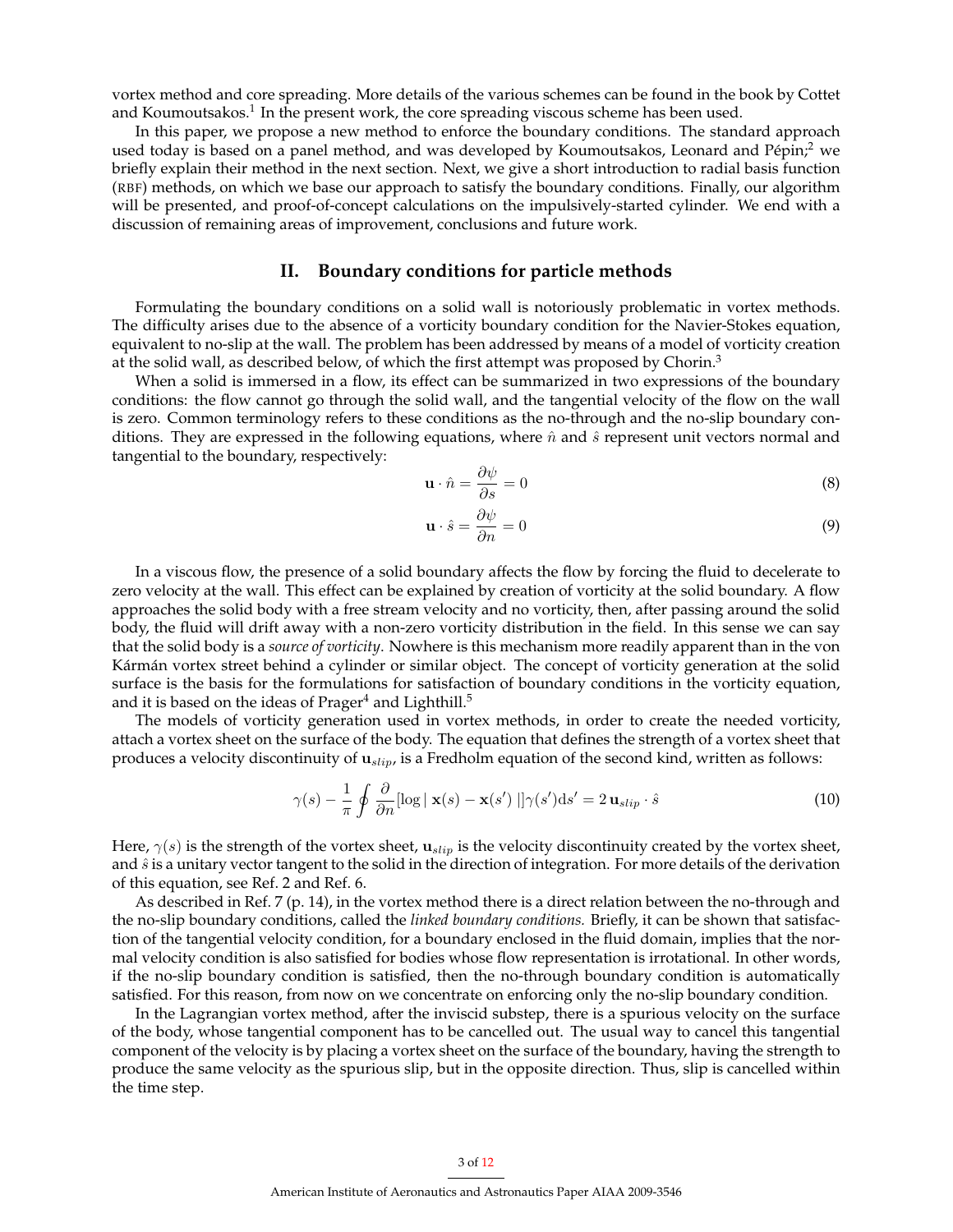After a vortex sheet on the boundary is obtained to cancel the slip velocity, one has to find a way to transfer the vorticity of the vortex sheet to the nearby particles in the fluid domain. This is accomplished solving a diffusion equation with the correct boundary conditions:

<span id="page-3-0"></span>
$$
\frac{\partial \omega}{\partial t} - \nu \Delta \omega = 0
$$
  

$$
\omega(t - \delta t) = 0
$$
  

$$
\nu \frac{\partial \omega}{\partial n} = \frac{-\gamma(s)}{\delta t}
$$
 (11)

These steps have been formulated numerically before with success by Koumoutsakos, Leonard and Pépin.<sup>2</sup> The technique used in that work —and from then onwards in most if not all vortex methods with boundaries— is to solve the Fredholm equation [\(10\)](#page-2-0), and the diffusion equation [\(11\)](#page-3-0) by means of the wellknown panel method. Even though this approach has led to some excellent results on bluff body flow using vortex methods, $8$  we are interested in the possibility of alternative formulations which are panelfree. The panel method is a mesh-dependent method, and because of this, it encounters difficulties when trying to solve problems with complicated geometries, which may bring serious numerical instabilities to the method. We are interested in formulating a panel-free vortex method for bounded flows to avoid such problems, and the potentially time-consuming surface mesh-generation.

One problem with the Fredholm equation of the second type in Eq.  $(10)$  is that it is singular, as it admits a non-unique solution. Hence, an extra constraint has to be imposed, which can be found with Kelvin's circulation theorem and relating the vortex sheet strength with the change of circulation of the flow. This constraint is expressed in the following equation:

$$
\oint \gamma(s)ds = -2A_B[\Omega(t+\delta t) - \Omega(t)] = 0
$$
\n(12)

where  $A_B$  is the area of the body perpendicular to the free-stream velocity, and  $\Omega$  is the rotational velocity of the body. For simplicity we consider a body which does not rotate, thus  $\Omega = 0$ .

When the body surface is discretized into M boundary elements (*i.e*, panels), an overdetermined system of equations is produced, with M unknowns and  $M+1$  equations. To solve this system, Koumoutsakos and Leonard<sup>9</sup> present a scheme that gives a well-behaved system of equations for the case of panel methods, situation that we expect to be reproduced for the scheme that we present in this paper. The final equation that we will solve is:

<span id="page-3-1"></span>
$$
\gamma(s) - \frac{1}{\pi} \oint \left[ \frac{\partial}{\partial n} [\log \mid \mathbf{x}(s) - \mathbf{x}(s') \mid] - \frac{\rho_1(s)}{L} \right] \gamma(s') ds' = 2 \mathbf{u}_{slip} \cdot \hat{s}
$$
 (13)

Here,  $\rho_1(s)$  is the eigenfunction of the first term in the spectral decomposition of the kernel, and L is the perimeter of the body.

When using a panel method, the above equation is discretized in the following way:

$$
\gamma(s) - \frac{1}{\pi} \sum_{i=1}^{N} \int \left[\frac{\partial}{\partial n} [\log \mid \mathbf{x}(s) - \mathbf{x}(s') \mid] - \frac{\rho_1(s)}{L} \gamma(s') ds' = 2 \mathbf{u}_{slip} \cdot \hat{s}
$$
(14)

The transfer of vorticity can also be solved using a panel method, where the strength of each particle in the fluid domain is updated by

$$
\Gamma_j^{n+1} = \Gamma_j^n + \nu_j \delta t \sum_{i=1}^M \frac{\gamma_i}{(1 - \kappa \sqrt{\pi \nu \frac{\delta t}{2}})} \phi(\mathbf{x}, \frac{\delta t}{2})
$$
(15)

where  $\kappa$  is the curvature, and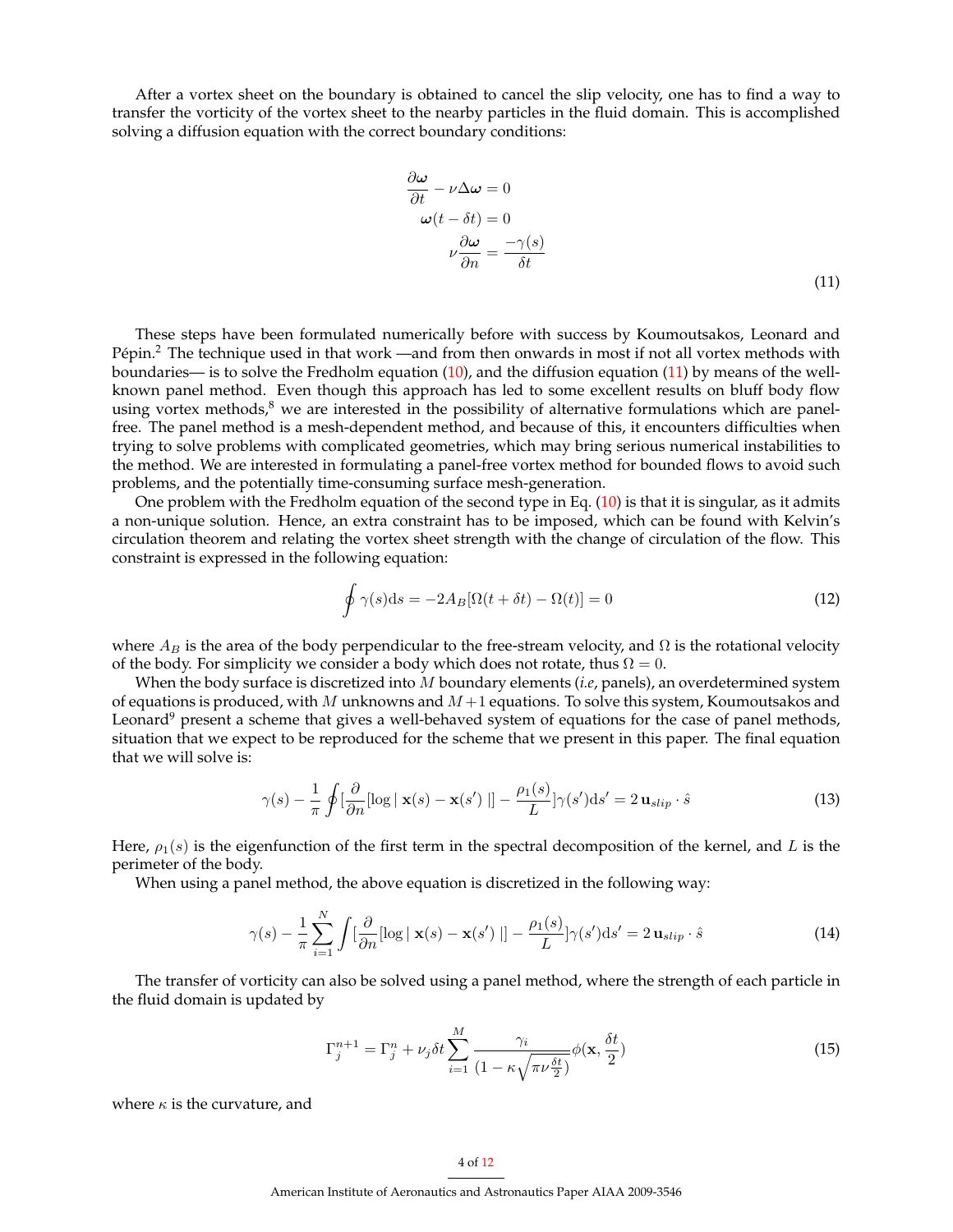$$
\phi(\mathbf{x},\tau) = \frac{\exp\left(\frac{-y^2}{4\nu\tau}\right)}{\sqrt{4\pi\nu\tau}} \left( \text{erf}\left[\frac{d+x}{\sqrt{4\nu\tau}}\right] + \text{erf}\left[\frac{d-x}{\sqrt{4\nu\tau}}\right] \right) \tag{16}
$$

with  $d$  the size of the panel. For more details, see Ref. 2.

#### **III. Radial basis function methods**

An RBF representation is used to interpolate a function when it is known only on a set of scattered points in the domain. The interpolation is obtained by representing the unknown function as a linear superposition of basis functions, as follows:

<span id="page-4-0"></span>
$$
f(\mathbf{x}) \approx \sum_{i=1}^{N} \phi(|\mathbf{x} - \mathbf{x}_i|) \alpha_i
$$
 (17)

Here,  $\phi$  represents the basis function, the  $\alpha_i$  are the coefficients of the linear combination, and the  $x_i$  are the centers of the data in the domain. The main ingredient of this method is the solution of a system of equations for the coefficients  $\alpha_i$ , so that Eq. [\(17\)](#page-4-0) gives the best representation of the function  $f(\mathbf{x})$ . This will be accomplished when the collocation conditions are satisfied,

<span id="page-4-1"></span>
$$
f(\mathbf{x}_j) = \sum_{i=1}^{N} \phi(|\mathbf{x}_j - \mathbf{x}_i|) \alpha_i
$$
 (18)

for the RBF centres  $x_i$  and the evaluation points  $x_j$ , which here are the same. Applying Eq. [\(18\)](#page-4-1) to every  $x_j$ , a linear system of equations is formed, with  $\alpha_i$  as unknowns.

There are many popular basis functions that can be used for RBF interpolation, such as multiquadrics (MQ), thin-plate splines, cubic splines or Gaussians. In this paper, a Gaussian basis function is used. The reasons for this choice are that Gaussians are easy functions to deal with, without complicated derivatives, and also it has the property of unconditional positive definitiveness. This saves some work, as otherwise a polynomial would have to be added to Eq. [\(17\)](#page-4-0) to ensure the solvability of the system; for more details see Ref. 10. The centers of the Gaussian basis functions will be  $x_i$  and so we have:

$$
\phi(\mathbf{x} - \mathbf{x}_i) = \exp\left(\frac{-\|\mathbf{x} - \mathbf{x}_i\|^2}{2\sigma^2}\right)
$$
\n(19)

As was shown by Kansa,<sup>10</sup> RBF function representations can be used as a method in order to solve PDE's and also integral equations. An RBF expansion involves the linear combination of a function that depends only on the position of the centres, where the function is known. The only unknowns are the coefficients, which can be taken out of a differential or integral operator, for example:

<span id="page-4-2"></span>
$$
\nabla f \approx \sum_{i=1}^{N} \alpha_i \nabla \phi(|\mathbf{x} - \mathbf{x}_i|)
$$

$$
\Delta f \approx \sum_{i=1}^{N} \alpha_i \Delta \phi(|\mathbf{x} - \mathbf{x}_i|)
$$

$$
\int f \, dx \approx \sum_{i=1}^{N} \alpha_i \int \phi(|\mathbf{x} - \mathbf{x}_i|)
$$
(20)

Applying the expressions in Eq. [\(20\)](#page-4-2), at the computational nodes, to the corresponding differential or integral equation, a linear system of equations is formed from which the values of  $\alpha_i$  are computed. Then, using Eq. [\(17\)](#page-4-0), the actual values of the function at the nodes are finally obtained.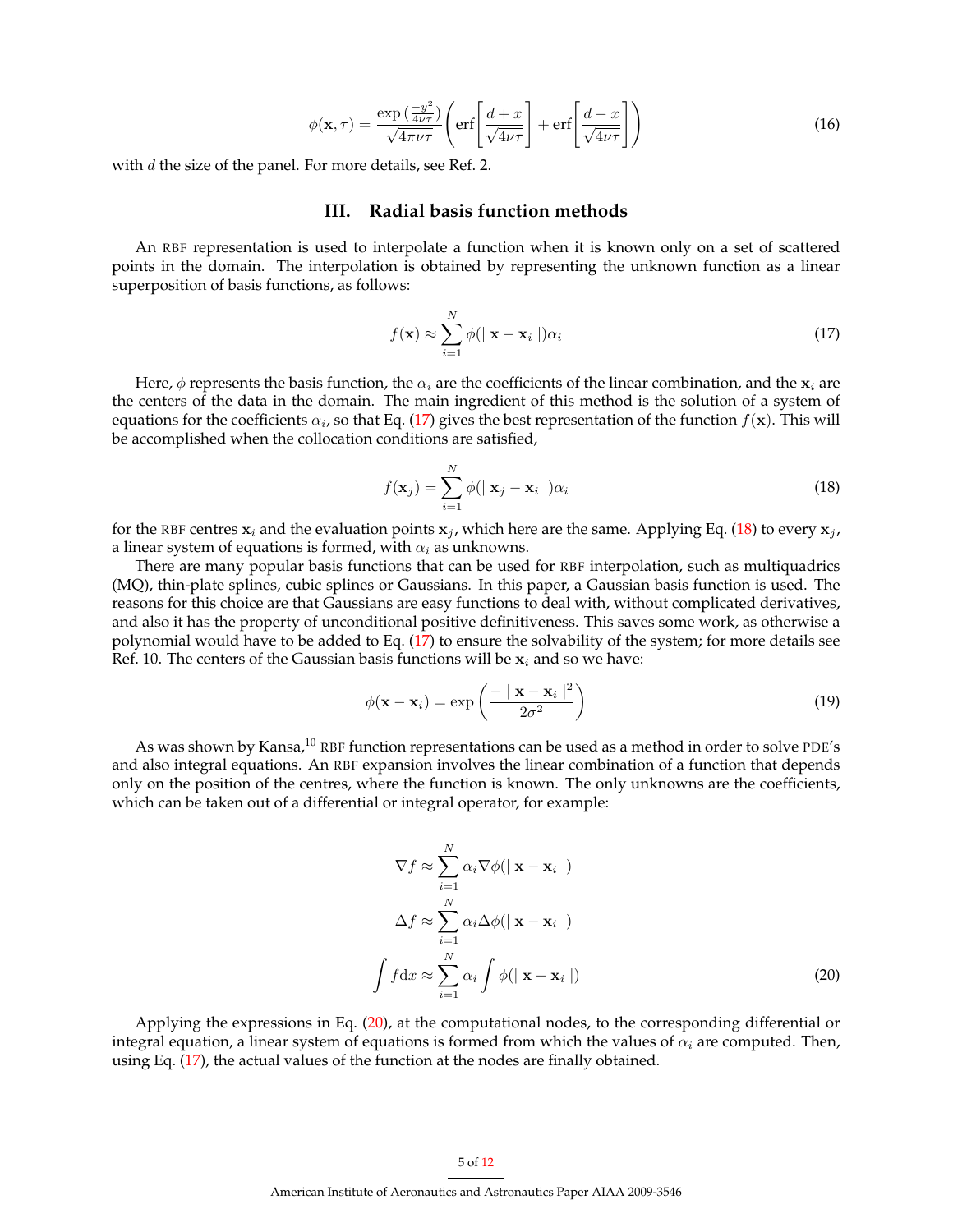## **IV. Solving vortex boundary conditions with RBFs**

A full vortex method algorithm can be summarized in the diagram given on Figure [1.](#page-5-0) The first step is the discretization of an existing initial vorticity field or, if there is no initial vorticity, of a small area around the solid body. At each time step, the velocity of the vortex particles is evaluated, then the particles are convected, and the vorticity diffused. In a fractional step formulation, boundary conditions are satisfied next, to repeat the whole process again from the velocity evaluation. Every few time steps, spatial adaptation of the particles is applied to ensure that particle overlap is maintained.

For the unbounded vortex method, all of the algorithmic steps have already been formulated with a meshfree approach; only the satisfaction of boundary conditions has remained tied to some form of mesh (surface panels). The key of the new meshfree approach presented in this paper is in the enforcement of the boundary conditions without panels. To accomplish this, the formulation is based on a radial basis function (RBF) interpolation approach, used both to calculate the strength of the vortex sheet on the body needed to cancel the slip velocity, and to diffuse the vorticity into the fluid domain.

#### **IV.A. Finding the vortex sheet strength**

In the conventional approach to providing solidbody boundary conditions in vortex methods, the surface is discretized by means of panels; in 3D, this usually calls for a surface triangulation algorithm. In the new method presented here, the surface is represented only with nodes or points. These will constitute the RBF centers for the computation of the vortex sheet strength,  $\gamma$ . The distribution of centers around the solid surface has to be such that all features of the body are well covered by points; one could place higher densities of points where there are more detailed geometric features. For the purposes of this proof-of-concept, involving the



<span id="page-5-0"></span>**Figure 1. Flow diagram of a full vortex method algorithm, for bounded viscous flow. The satisfaction of the boundary conditions has been expressed in three sub-steps, as described in the text. Spatial adaptation is applied as needed, to preserve discretization accuracy.**

flow around a circular cylinder, it is sufficient to establish a uniform distribution of points along the surface. The first step in the enforcement of the boundary conditions is to compute the slip velocity on the surface of the boundary, which was caused by the previous inviscid time sub-step. This value is needed at the position of the boundary nodes, and is obtained using the Biot-Savart law, as for any particle.

Having the slip velocity, it is then possible to obtain  $\gamma$  from Eq. [\(13\)](#page-3-1). The value of  $\rho$  can also be solved with an RBF approach, using the same principles that will be applied when solving the Fredholm equation of the second kind, which will be described in detail below. For more details on  $\rho$ , see Ref. 11.

Let the RBF approximation of the function  $\gamma(s)$  around the surface of the solid body be as follows:

$$
\gamma(\mathbf{x}) \approx \sum_{i=1}^{N} \phi(|\mathbf{x} - \mathbf{x_i}|) \alpha_i
$$
\n(21)

Now, equation Eq. [\(13\)](#page-3-1) can be written in the following way

$$
\sum_{i=1}^{N} \phi(|\mathbf{x} - \mathbf{x}_i|) \alpha_i - \oint \frac{1}{\pi} \frac{\partial}{\partial n} [\log |\mathbf{x} - \mathbf{x}'|] \cdot \sum_{i=1}^{N} \alpha_i \phi(|\mathbf{x}' - \mathbf{x}_i|) d\mathbf{x}'
$$

$$
+ \oint \frac{\rho_1(x)}{L} \cdot \sum \alpha_i \phi(|\mathbf{x}' - \mathbf{x}_i|) d\mathbf{x}' = \mathbf{u}_{slip} \cdot \hat{s}
$$
(22)

American Institute of Aeronautics and Astronautics Paper AIAA 2009-3546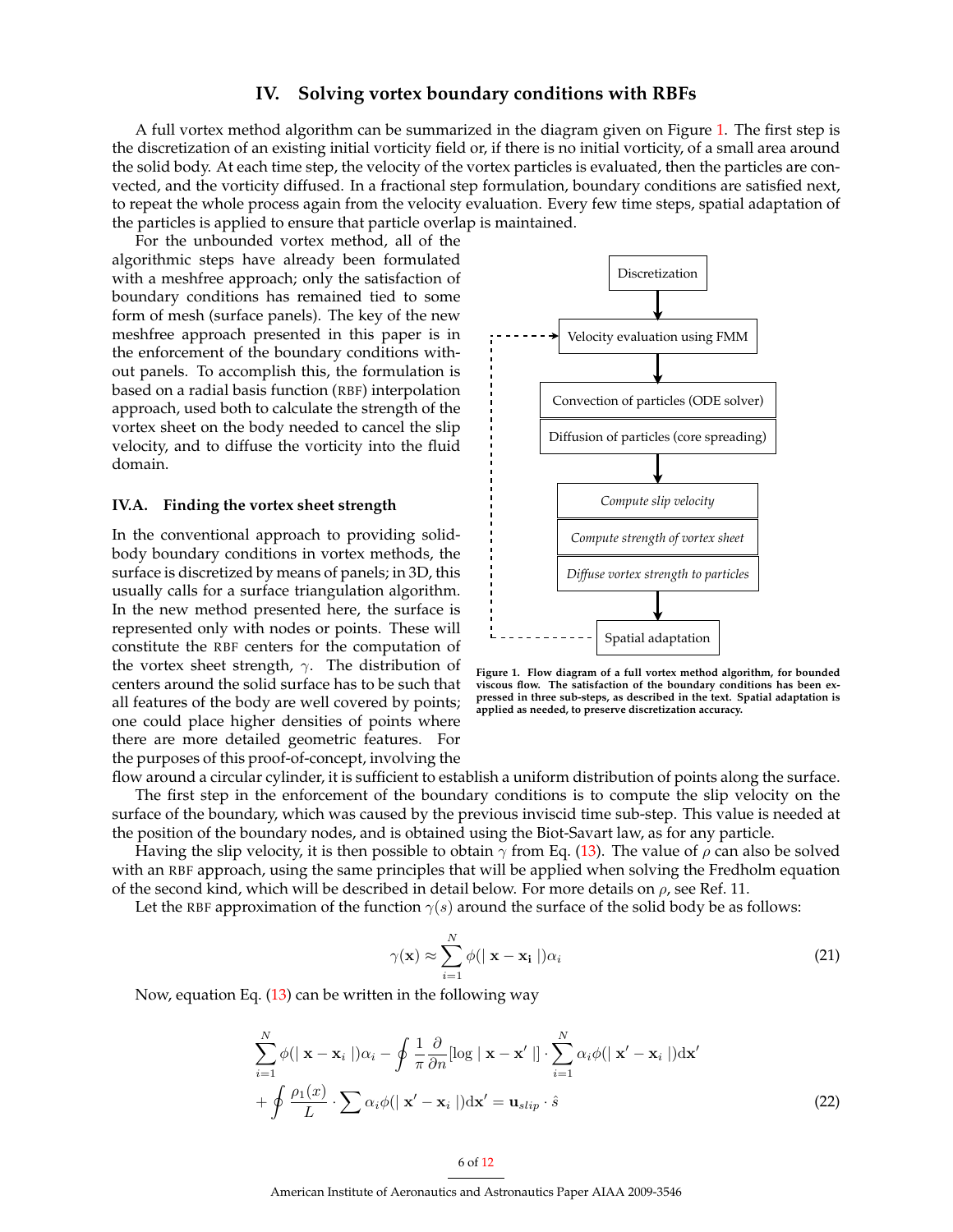Let

$$
F = \frac{1}{\pi} \frac{\partial}{\partial n} [\log |\mathbf{x} - \mathbf{x}'|] \phi(|\mathbf{x}' - \mathbf{x}_i)
$$
 (23)

$$
G = \frac{\rho_1}{L}\phi(|\mathbf{x}' - \mathbf{x}_i|) \tag{24}
$$

The integral and the sum operators are commuted, leaving the coefficients  $\alpha_i$ , our unknowns, outside of the integral:

$$
\sum_{i=1}^{N} \phi(|\mathbf{x} - \mathbf{x}_i|) \alpha_i - \sum_{i=1}^{N} \alpha_i \oint F \, \mathrm{d} \mathbf{x}' + \sum_{i=1}^{N} \alpha_i \oint G \, \mathrm{d} \mathbf{x}' = \mathbf{u}_{slip} \cdot \hat{s}
$$
 (25)

The integrals can be solved numerically with any kind of quadrature, depending on the needed precision. We are left with a linear system of equations, which can be written in matrix form as follows:

$$
\begin{pmatrix}\n\phi_{11} - \Theta_{11} + \Lambda_{11} & \phi_{12} - \Theta_{12} + \Lambda_{12} & \cdots & \phi_{1N} - \Theta_{1N} + \Lambda_{1N} \\
\phi_{21} - \Theta_{21} + \Lambda_{21} & \phi_{22} - \Theta_{22} + \Lambda_{22} & \cdots & \phi_{2N} - \Theta_{2N} + \Lambda_{2N} \\
\vdots & \vdots & \ddots & \vdots \\
\phi_{N1} - \Theta_{N1} + \Lambda_{N1}\phi_{N2} - \Theta_{N2} + \Lambda_{N2} & \cdots & \phi_{NN} - \Theta_{NN} + \Lambda_{NN}\n\end{pmatrix}\n\begin{pmatrix}\n\alpha_1 \\
\alpha_2 \\
\vdots \\
\alpha_N\n\end{pmatrix} =\n\begin{pmatrix}\nu_{slip}^1 \cdot s_1 \\
u_{slip}^2 \cdot s_2 \\
\vdots \\
u_{slip}^N \cdot s_N\n\end{pmatrix}
$$

or, in a simplified way, as

$$
[\phi_{ki} - \Theta_{ki} + \Lambda_{ki}] \cdot [\alpha_i] = [u_{slip}^i \cdot s_i]
$$
\n(26)

where  $\mathbf{x} = \mathbf{x}_k$  and

$$
\Theta = \oint F \, \mathrm{d} \mathbf{x}' \tag{27}
$$

$$
\Lambda = \oint G \mathrm{d}\mathbf{x}' \tag{28}
$$

Solving this linear system of equations, we find the coefficients of the RBF representation that best fits the function for the strength of the vortex sheet around the surface of the body, such that the slip velocity is cancelled.

#### **IV.B. Diffusion of vortex sheet strength**

After the strength of the vortex sheet on the body is found, such that it cancels the slip velocity, it is necessary to diffuse the vorticity that was created on the surface to the surrounding fluid. This step is based on the solution of the PDE problem described by Eq. [\(11\)](#page-3-0).

The solution of this diffusion equation will be the amount of vorticity that has to be added to the nearby particles in the fluid domain, in order to have zero velocity on the boundary surface. The vorticity will be added in terms of a change in the strength of the particles, as will be shown later. We solve this PDE, once again, with an RBF approach. An RBF approximation of the vorticity for the whole field can be written as,

<span id="page-6-1"></span><span id="page-6-0"></span>
$$
\omega^{t}(x) = \sum_{i=1}^{N} \beta_{i}^{t} \phi(|\mathbf{x} - \mathbf{x}_{i}|)
$$
\n(29)

Taking the unknown coefficients outside of the differential operator, we have:

$$
\frac{\partial \omega}{\partial n} = \nabla \omega \cdot n = \sum_{i=1}^{N} \beta_i \nabla \phi (\mid \mathbf{x} - \mathbf{x}_i \mid) \cdot n
$$

$$
\Delta \omega = \sum_{i=1}^{N} \beta_i \Delta \phi (\mid \mathbf{x} - \mathbf{x}_i \mid)
$$
(30)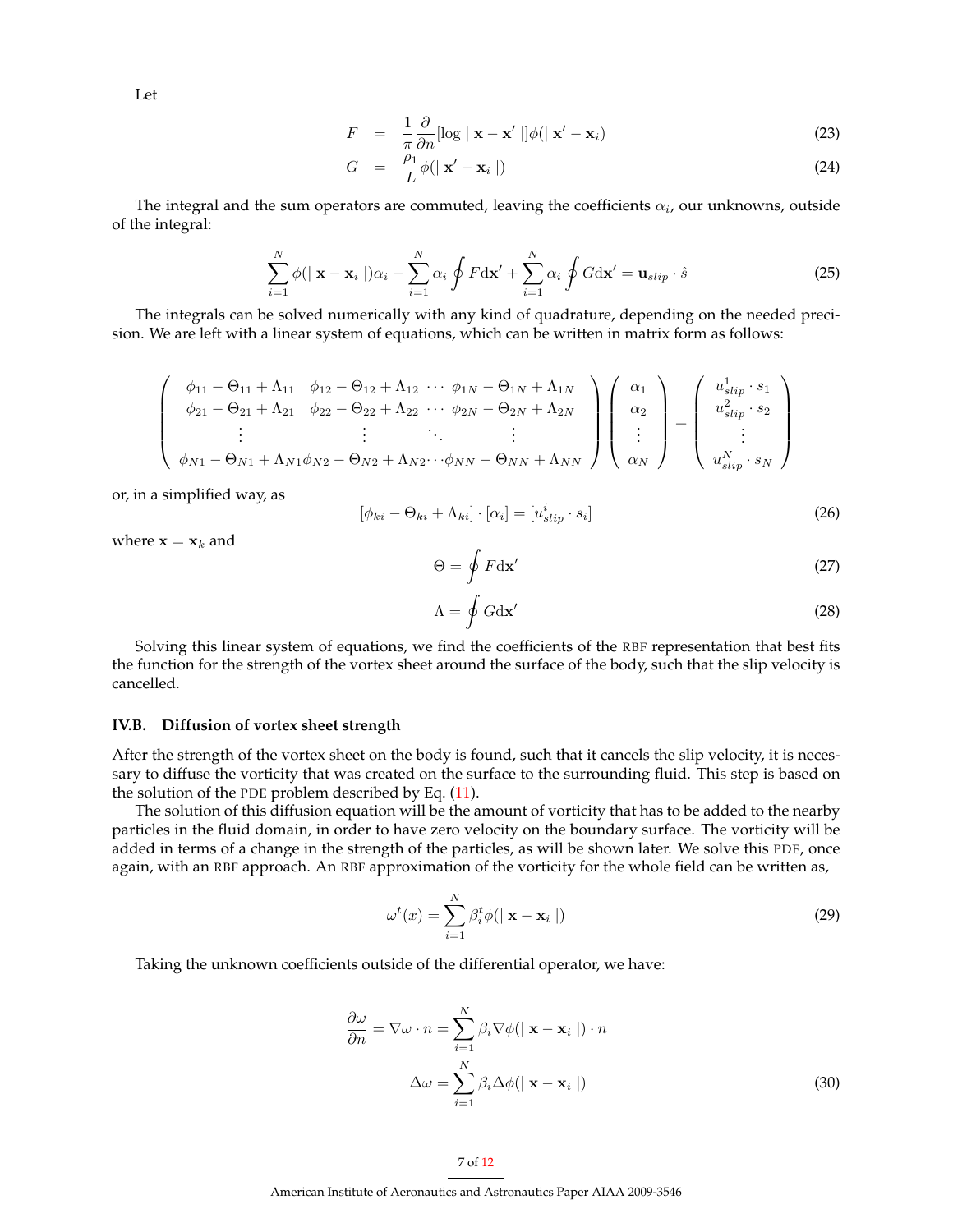A numerical scheme to solve the diffusion equation with an RBF method is described in Ref. 12, where the time differential operator is treated with a Crank-Nicholson scheme, which is second order accurate. The diffusion equation is discretized in the following way:

$$
\frac{\omega^t - \omega^{t - \delta t}}{\delta t} = \nu (\theta \Delta \omega^t + (1 - \theta) \Delta \omega^{t - \delta t})
$$
\n(31)

where  $\theta$  can be any value between 0 and 1. Here  $\theta = 0.5$  is used, a common choice used in the Crank-Nicholson scheme. Grouping the terms according to their position in time, we get:

<span id="page-7-0"></span>
$$
\omega^t - \delta t \nu \theta \Delta \omega^t = \omega^{t - \delta t} + \delta t \nu (1 - \theta) \Delta \omega^{t - \delta t} \tag{32}
$$

Applying Eq. [\(29\)](#page-6-0) into Eq. [\(32\)](#page-7-0), the following expression is obtained:

<span id="page-7-1"></span>
$$
\sum_{i=1}^{N} \beta_i^t \cdot (\phi(|\mathbf{x} - \mathbf{x}_i|) - \delta t \nu \theta \Delta \phi(|\mathbf{x} - \mathbf{x}_i|)) = \sum_{i=1}^{N} \beta_i^{t - \delta t} \cdot (\phi(|\mathbf{x} + \mathbf{x}_i|) + \delta t \nu (1 - \theta) \Delta \phi(|\mathbf{x} - \mathbf{x}_i|))
$$
(33)

which can be written in matrix form when applied to every node, as follows:

$$
[\phi - \delta t \nu \theta \Delta \phi][\beta^t] = [\phi + \delta t \nu (1 - \theta) \Delta \phi][\beta^{t - \delta t}]
$$
\n(34)

For nodes that are located on the boundaries, the Neumann boundary condition shown in Eq. [\(11\)](#page-3-0) has to be enforced, and following Eq. [\(30\)](#page-6-1):

$$
\sum_{i=0}^{N} \beta_i^t \nabla \phi(|\mathbf{x} - \mathbf{x}_i|) \cdot n = \frac{-\gamma^t(s)}{\nu \delta t}
$$
\n(35)

The value of  $\beta^{t-\delta t}$  can be found using the initial condition of the diffusion equation being solved. Since this is zero everywhere, using Eq. [\(29\)](#page-6-0) applied to every domain node, we solve the linear system of equations given, obtaining that  $[\beta^{t-\delta t}]$  is a column matrix full of zeroes. Hence, the right hand side of Eq. [\(33\)](#page-7-1), will be zero for the domain nodes, and  $\frac{-\gamma^t(s)}{\nu \delta t}$  for the boundary nodes. Finally, the linear system of equations that will give the coefficients providing the best RBF representation of the diffused vorticity field is:

$$
\begin{pmatrix}\n\nabla \phi_{11} \cdot n_1 & \nabla \phi_{12} \cdot n_1 & \cdots & \nabla \phi_{1M} \cdot n_1 \\
\vdots & \vdots & \ddots & \vdots \\
\nabla_{N1} \cdot n_N & \nabla_{N2} \cdot n_N & \nabla_{NM} \cdot n_N \\
\phi_{(N+1)1} - \delta t \nu \theta \Delta \phi_{(N+1)1} \phi_{(N+1)2} - \delta t \nu \theta \Delta \phi_{(N+1)2} \cdots \phi_{(N+1)M} - \delta t \nu \theta \Delta \phi_{(N+1)M} \\
\vdots & \vdots & \ddots & \vdots \\
\phi_{M1} - \delta t \nu \theta \Delta \phi_{M1} & \phi_{M2} - \delta t \nu \theta \Delta \phi_{M2} & \cdots & \phi_{MM} - \delta t \nu \theta \Delta \phi_{MM} \\
\vdots & \vdots \\
\beta_N & \vdots \\
\beta_N & \vdots \\
\beta_M\n\end{pmatrix} = \begin{pmatrix}\n\frac{\gamma_1}{\nu \delta t} \\
\vdots \\
\frac{\gamma_N}{\nu \delta t} \\
\vdots \\
\beta_M\n\end{pmatrix}
$$
\n(36)

Here, we have  $M$  nodes in the whole domain, from which the first  $N$  nodes are located on the boundary (hence,  $M - N$  is the number of nearby particles considered for diffusion).

Solving this system, the coefficients of the RBF expansion in Eq. [\(29\)](#page-6-0) are obtained. Then, using Eq. [\(29\)](#page-6-0), the vorticity field diffused from the vortex sheet is computed.

The position of the domain nodes for this RBF scheme are the positions of the existing vortex particles. However, the core size of the basis function, which is a Gaussian, does not necessarily have to be the same as the core size of the particles. This is an advantage, since the width of the basis functions, being a very important factor in the accuracy of any RBF method, can be chosen at will.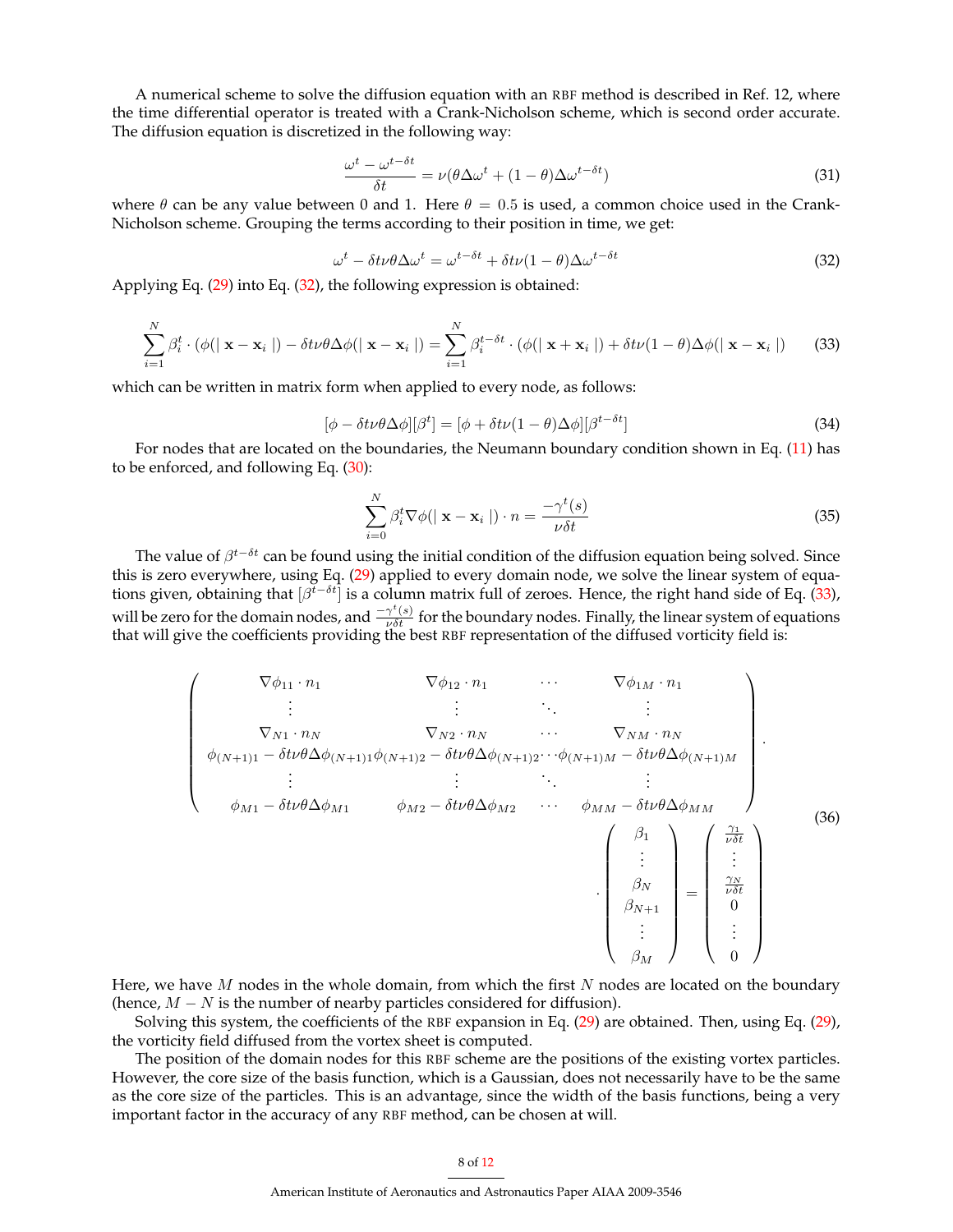## **V. Proof-of-concept calculations**

For bluff-body flows, the classic benchmark problem is the flow around a circular cylinder. In this case, we have tested our method with the impulsively started cylinder, using Reynolds number  $Re = 200$  and  $Re = 1000$ . Preliminary results are shown in the figures below, consisting of a visualization of the vorticity field for the starting flow. Time is non-dimensionalized as  $T = \frac{tU}{R}$ , where t is the actual time, U the freestream velocity and  $R$  the cylinder radius. As can be seen, the expected vorticity distribution for starting cylinder flow is obtained, with secondary vorticity of opposite sign appearing in the wake area.



<span id="page-8-1"></span><span id="page-8-0"></span>Figure 2. Vorticity field for times indicated in a proof-of-concept calculation with  $Re = 200$ . Figure [2\(d\)](#page-8-0) has nearly 550,000 particles.

To perform these simulations, we placed particles on nodes of a polar lattice, with a separation of  $h =$ 0.007 for the  $Re = 200$  case and  $h = 0.006$  for the  $Re = 1000$  case, always with an overlap ratio  $\frac{h}{\sigma}$  of 1. The advection step was performed using an Adams-Bashforth second-order method with a time-step of  $\delta t = 0.01$ . For the first time-step and after every step of spatial adaptation, an Euler method was used with time step  $\delta t = 0.002$ , so as to maintain a good accuracy. A spatial adaptation processing of the particles was performed every 4 time-steps, using an RBF interpolation as developed in Ref. 13. The diameter of the cylinder and the value of free stream velocity were both 1. Simulations began with around 4,500 particles, and the last frames shown in Figure [2](#page-8-1) and Figure [3](#page-9-0) have reached, respectively, approximately 550,000 and 290,000 particles. The large numbers of particles in these runs are not optimal, as domain population control for the particles has not been carefully applied. This and other optimizations are under development.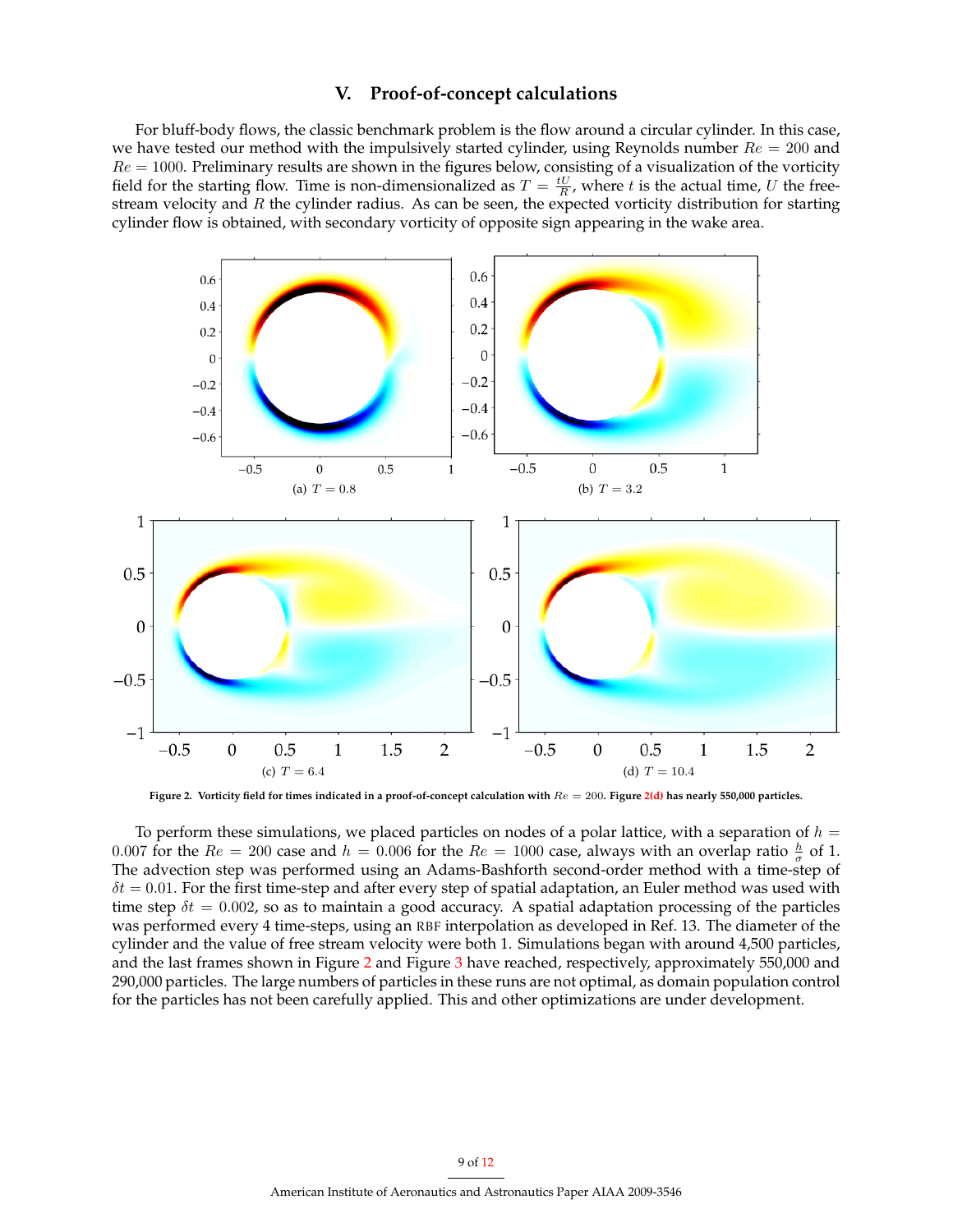

<span id="page-9-1"></span><span id="page-9-0"></span>**Figure 3. Vorticity field for times indicated in a proof-of-concept calculation with** Re = 1000**. Figure [3\(d\)](#page-9-1) has more than 250,000 particles.**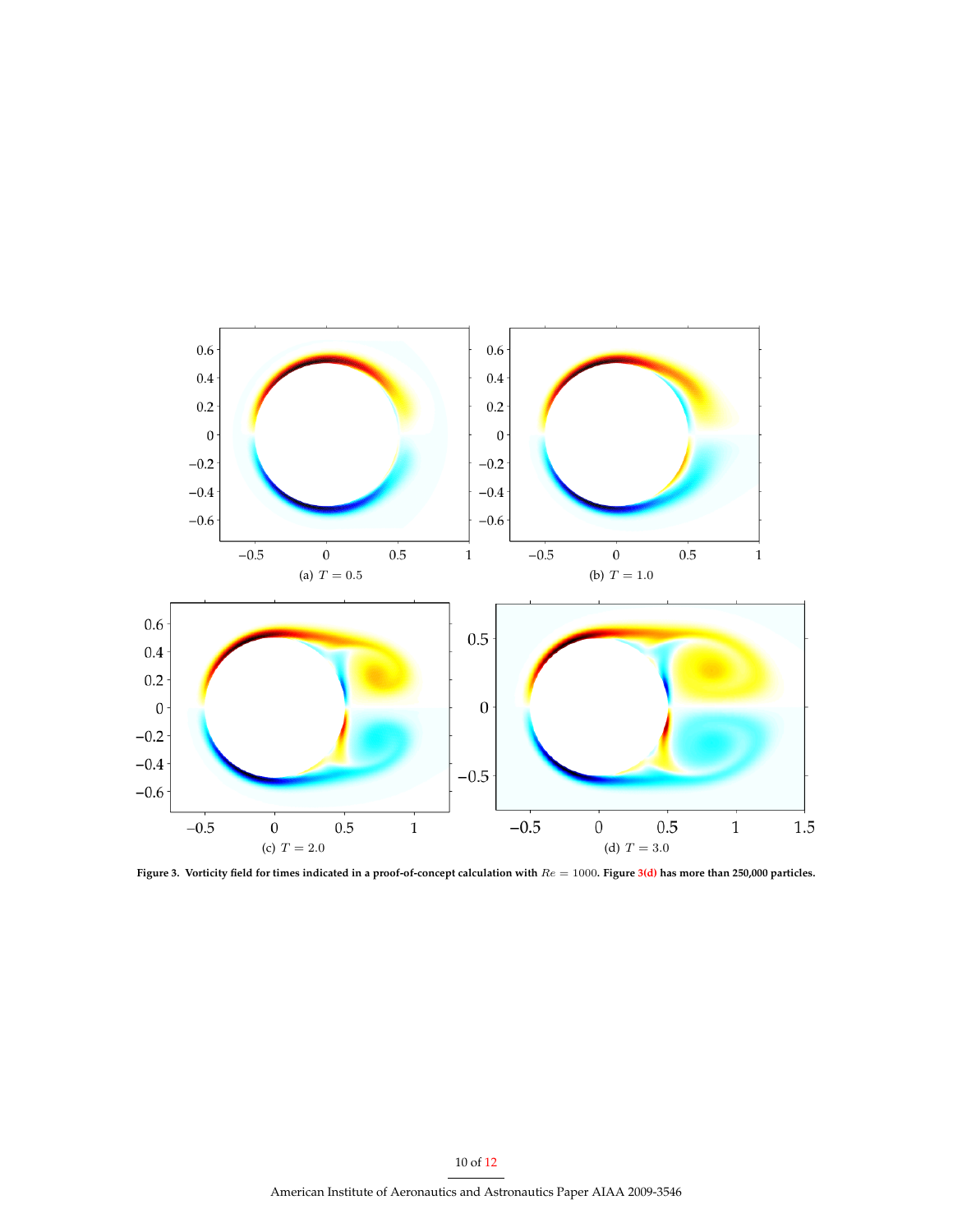# **VI. Implementation details**

These proof-of-concept calculations were obtained using a completely serial code developed in Python, with bindings to  $C^{++}$  modules for the most computationally-intensive components: the vorticity evaluation and the linear system solver used in the RBF methods.

The linear systems for the computation of the particle circulations were solved using an  $\mathcal{O}(N)$ method described in Ref. 14, which is able to handle a large number of particles. The velocity calculations were accelerated using an  $\mathcal{O}(N)$  implementation of the fast multipole method (FMM), used in Ref. 15 [a](#page-10-0)nd available online<sup>a</sup>. Our current implementation also involves an  $\mathcal{O}(N)$  algorithm to calculate the vorticity field. As Gaussians decay fast, the far-field effect may be neglected, considering only the near-field contributions. The size of the near field is dependent on  $\sigma$ .

The main bottleneck of this implementation is found when solving the diffusion of the vortex sheet. As our code does not include a matrix-free solver for this stage, memory becomes an issue when considering too many nearby particles to account for diffusion. For this reason, we are not able to run this non-optimized code for higher Reynolds numbers, that require a higher resolution. We are



**Figure 4. Zoom-in to the vorticity field in the wake, with a slightly enhanced color map.**

currently working on improved implementations which will allow larger problem sizes.

The calculations shown, which reach numbers or particles up to 550,000, were carried out using one core of a laptop computer (2.1GHz Intel Core 2 Duo processor in a MacBook).

# **VII. Conclusions**

Motivated by the goal of producing a purely mesh-free method for the simulation of unsteady flows using vortex methods, we have developed a panel-free formulation for the enforcement of the boundary conditions. The new formulation is based on a radial basis function (RBF) collocation method, taking advantage of the use of RBF representations applied to integral equations and PDEs. As a proof-of-concept, we solved a classic benchmark problem: the impulsively started circular cylinder, with Reynolds numbers 200 and 1000. Apart from avoiding generating a mesh and the numerical instabilities related to the panels, the implementation described in this work is relatively easy to understand and code.

We have presented here some preliminary results, which were produced with a prototype code developed in Python. As these were run on desktop or laptop computers, the results take some considerable amount of time. We are now working on increasing the efficiency of the algorithm components, which would allow us to make calculations with higher Reynolds numbers (requiring smaller particle sizes, and thus larger  $N$ ) and to longer times. In particular, a matrix-free implementation of the vortex sheet diffusion would allow us to work with higher resolution, and a scheme for particle population control would help keep problem sizes more manageable. Once these improvements have been implemented and tested, we will develop a full implementation in parallel, capable of simulating physically interesting unsteady flow problems.

For a production-level implementation, we count on major software library components that are currently being developed in our research group. The fast calculation of the velocity of  $N$  vortex particles using the fast multipole method has already been implemented in parallel, and released as an open source

<span id="page-10-0"></span><sup>a</sup><http://code.google.com/p/pyfmm/>